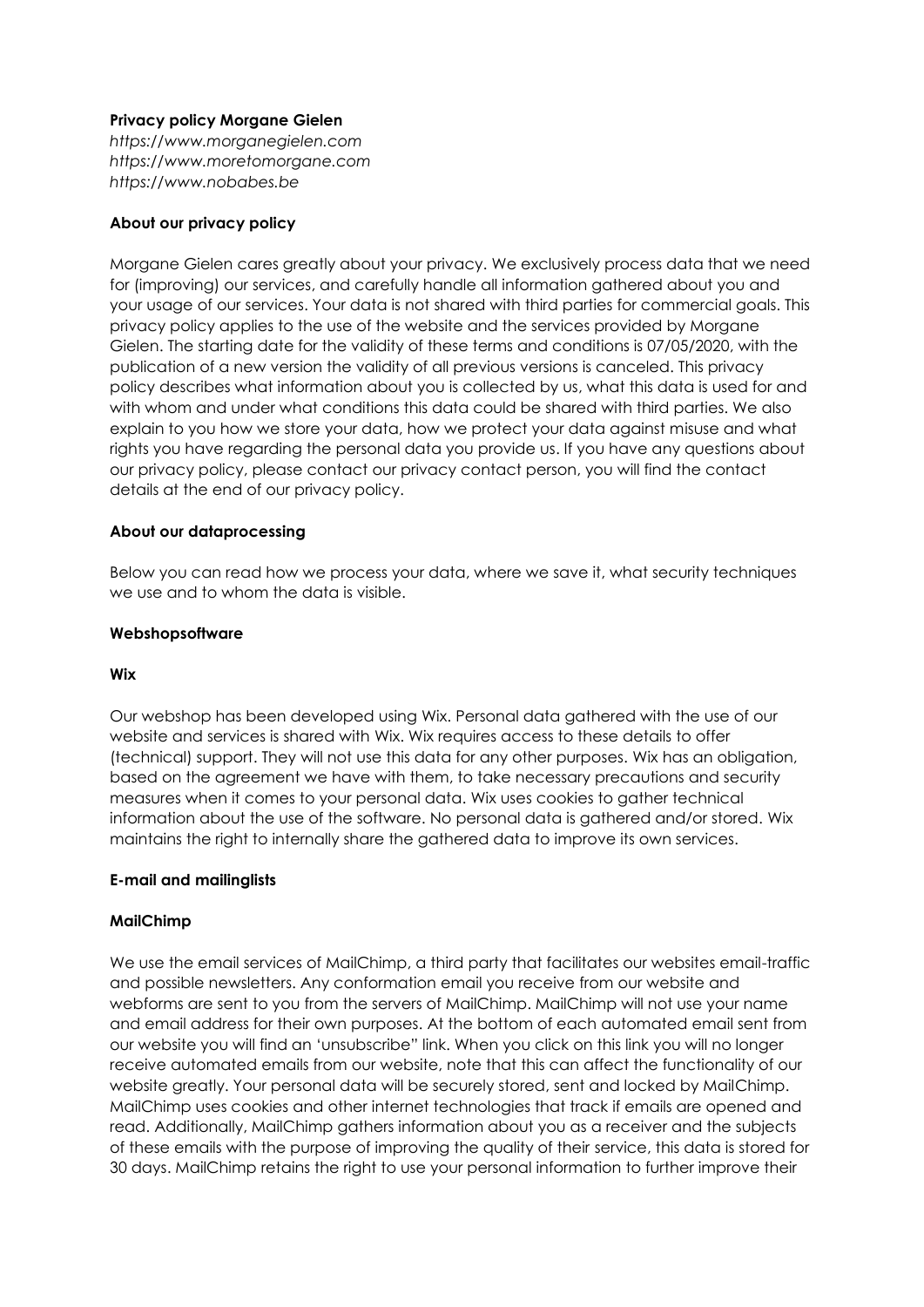services and, within this context, share it with third parties.

## **Outlook**

For our regular business email, we use the email services of Outlook. This party has implemented fitting technical and organisational measures to prevent misuse, loss or corruption of your data. Hotmail does not have access to our mailbox and we treat our email-traffic confidentially.

## **Bookkeeping**

## **FactuurSturen**

For our accounting, administration and bookkeeping we use the services of FactuurSturen. We share your name, address, residential details and general details concerning your order/purchase. This data is used for the administration of sales invoices. Your personal data is securely sent and stored, FactuurSturen has implemented fitting technical and organisational measures to protect your personal data against loss or unauthorised use. FactuurSturen is obligated to a duty of confidentiality and will treat your data accordingly. FactuurSturen does not use your personal data for any other purposes other than those previously described above.

## **Purpose of data processing**

## **General purpose of data processing**

We use your data with the sole purpose of providing you with our services. This means that the goal of processing this data stands in direct relation to the assignment or task that you offer us. We do not use this data for (addressed) marketing purposes. If you share information with us and we use this information to - not based on a request – contact you at a later time, we will first ask for explicit consent. Your data is not shared with third parties, with any other purpose than to fulfil accountancy and administrative obligations. These third parties are all obligated to a duty of confidentiality based on the agreement we have with them, an oath or legal obligation.

#### **Automatically collected data**

Information automatically gathered by our website is processed with the sole purpose of providing you with and/or to further improve our services. This information (for instance your IP address (anonymised), web browser and operating system) is not personal information.

#### **Cooperation in tax and criminal investigation**

In some cases, we may be obligated by government to a lawful duty of sharing your information with the purpose of assisting in a fiscal or criminal investigation. In such cases we are forced to comply and assist, but will, based on lawful possibilities, offer objection.

#### **Retention periods**

We store your data for as long as you are a client with us. This means that we maintain and keep your client profile until you make it known to us that you no longer desire to use our services. Such a message also functions as a request to be forgotten. We are required to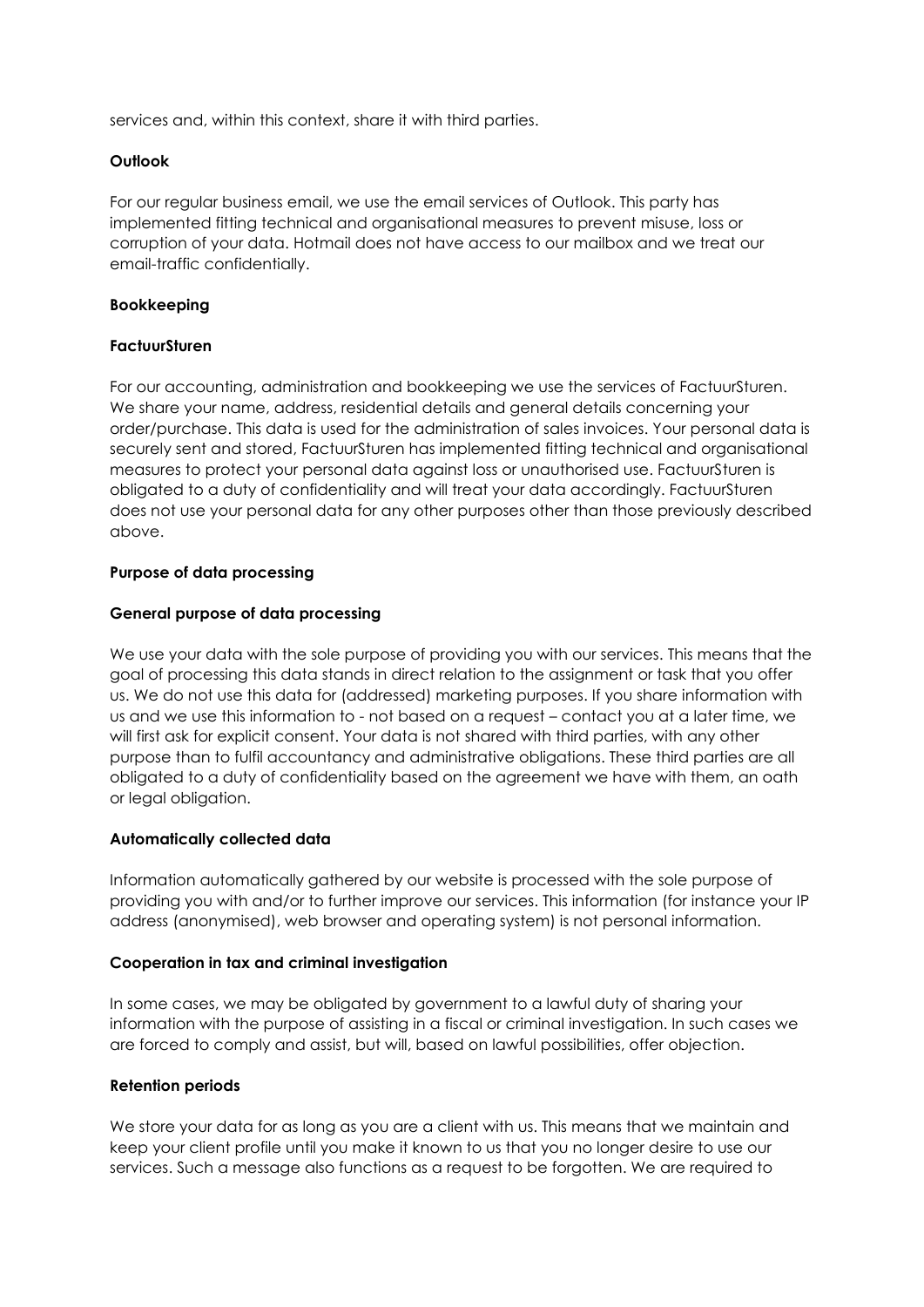keep invoices with your (personal) information due to relevant administrative obligations, this information is safely stored for as long as the relevant term for these obligations has not yet passed. Personnel no longer has access to your client profile and any documents made because of your assignment or task.

# **Your rights**

Based on valid Dutch and European law you, as a concerning party, have certain rights when it comes to personal data that is processed by or on behalf of us. Below you may find an explanation of these rights and how you, as a concerning party, can invoke these rights. In principle to prevent abuse we only send invoices and copies of your data to e-mail addresses that you have made known to us. Should you wish to receive this data on another e-mail address or for instance per mail we will ask you to identify yourself accordingly. We maintain an administration of concluded requests, in case of a request to be forgotten we will maintain an administration of anonymised data. You receive all invoices and copies of data in files that are structured in a machine-readable format Based on data classifications that we use within our system. At all times you maintain the right to lodge a complaint with Autoriteit Persoonsgegevens if you suspect that we mistreat or misuse your personal data.

# **Right of inspection**

At all times you maintain the right to view the data we process that has a relation or may be reducible to your person. You may request such a viewing to our contact in charge of privacy matters. You will receive a response to your request within 30 days. If your request is approved we will send you, via the e-mail address known to us, a copy of all data with an added overview of processors managing this data while also mentioning the categories under which we store this data.

#### **Right to rectification**

At all times you maintain the right to have the data we process that has a relation or may be reducible to your person be adjusted. You may request such an adjustment to our contact in charge of privacy matters. You will receive a response to your request within 30 days. If your request is approved we will send you, via the e-mail address known to us, a confirmation that the data has been adjusted.

#### **Right to restriction of processing**

At all times you maintain the right to limit the data we process that has a relation or may be reducible to your person. You may request such limiting to our contact in charge of privacy matters. You will receive a response to your request within 30 days. If your request is approved we will send you, via the e-mail address known to us, a confirmation that the processing of your data is limited until you chose to cancel said limitation.

#### **Right of transferability**

At all times you maintain the right to request for the data we process that has a relation or may be reducible to your person be processed by a third party of choice. You may send in such a request to our contact in charge of privacy matters. You will receive a response to your request within 30 days. If your request is approved we will send you, via the e-mail address known to us, your (personal) invoices or copies of data that we, or third parties on behalf of us, have processed. It is highly likely that in such a case we can no longer offer our